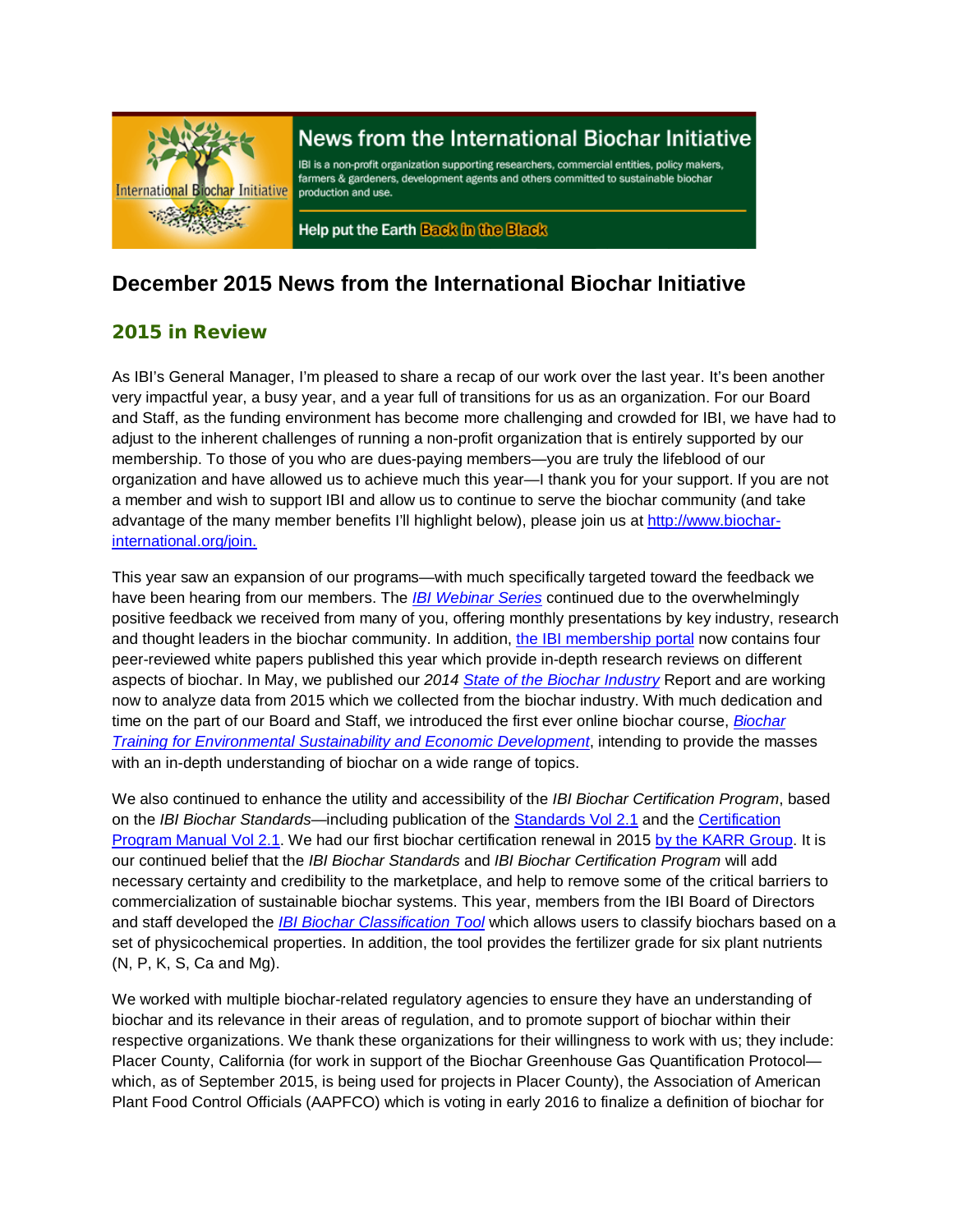all US State Regulatory Agencies, Organic Materials Review Institute (OMRI), European Biochar Certificate (EBC), United States Department of Agriculture National Organics Program (USDA NOP), and the United States Composting Council.

We thank you for your support of biochar and IBI in 2015 and look forward to your continued support in 2016. All of us at IBI wish you a happy and healthy start to a wonderful new year.

Warm regards,

*Shiva Scotti, IBI General Manager*

#### COP 21 Concludes with an Agreement

Earlier this month, delegates from around the world met in Paris France for the 21st Conference of the Parties (COP) to the United Nations Framework Convention on Climate Change to draft and agree to a new international agreement on climate change. The text coming out of the meeting is available in full at [http://unfccc.int/resource/docs/2015/cop21/eng/l09.pdf;](http://unfccc.int/resource/docs/2015/cop21/eng/l09.pdf) an excellent snapshot of [outcomes is available](http://4.bp.blogspot.com/-XYMvyza0wVY/VmzSIzjnK-I/AAAAAAAAK0E/0ay6eB0egDA/s1600/CWDR3vBWIAAIW6F.jpg)  [here.](http://4.bp.blogspot.com/-XYMvyza0wVY/VmzSIzjnK-I/AAAAAAAAK0E/0ay6eB0egDA/s1600/CWDR3vBWIAAIW6F.jpg) Reporter Albert Bates, author of The Biochar Solution, attended the full COP21 and has already [published a book on the COP21](http://smile.amazon.com/Paris-Agreement-best-chance-planet-ebook/dp/B019L70NU4) as well as the year of meetings leading up to Paris; it also contains timely information on climate change and Albert brings the potential of biochar fully into the discussion. In addition, [ALL Power Labs](http://www.allpowerlabs.com/news/copandcarbon.html) was in attendance in Paris showcasing their gasification/biochar production units to highlight opportunities to generate power while drawing down atmospheric  $CO<sub>2</sub>$  levels.

IBI Board Member Johannes Lehmann produced a short video highlighting the role of soil carbon [sequestration and science](https://www.youtube.com/watch?v=htc_SVhGoDU) for the event and stated "Soils and agriculture are important emitters of greenhouse gases that we have to reduce, but can also be tremendous sinks. Soils contain much more carbon than the entire vegetation of the planet and atmosphere, combined. Small changes in soil carbon can have large effects on the greenhouse gas balance. And soils are the safest and most productive way of stashing away atmospheric carbon. Maybe it is the only way of drawing carbon dioxide from the atmosphere that has only positive outcomes." Additionally, IBI Board Member Guy Reinaud, President of ProNatura International, was in attendance in Paris and will bring lessons learned and opportunities for the future of biochar for carbon sequestration to his work with the IBI Board. IBI will continue reporting on opportunities for biochar to play a larger role in carbon sequestration.

#### KARR Group Renews its IBI Biochar Certification

IBI is pleased to announce that the KARR Group has received a renewal of its IBI certification for their biochar product, KGC Standard, under the *IBI Biochar Certification Program*.



To achieve IBI certification, the KARR Group submitted a

renewal application that met all of the conditions of the *IBI Biochar Certification Program*, including passing all of the physicochemical testing requirements specified by the *[IBI Biochar Standards](http://www.biochar-international.org/characterizationstandard)*—the foundation for *IBI Biochar Certification Program*. This marks the first producer who has had their product certified through IBI's program for more than one year. For further information on the *IBI Biochar Certification Program* and to view a list of IBI certified biochar manufacturers please see: [http://www.biochar-international.org/certification/manufacturer\\_directory](http://www.biochar-international.org/certification/manufacturer_directory)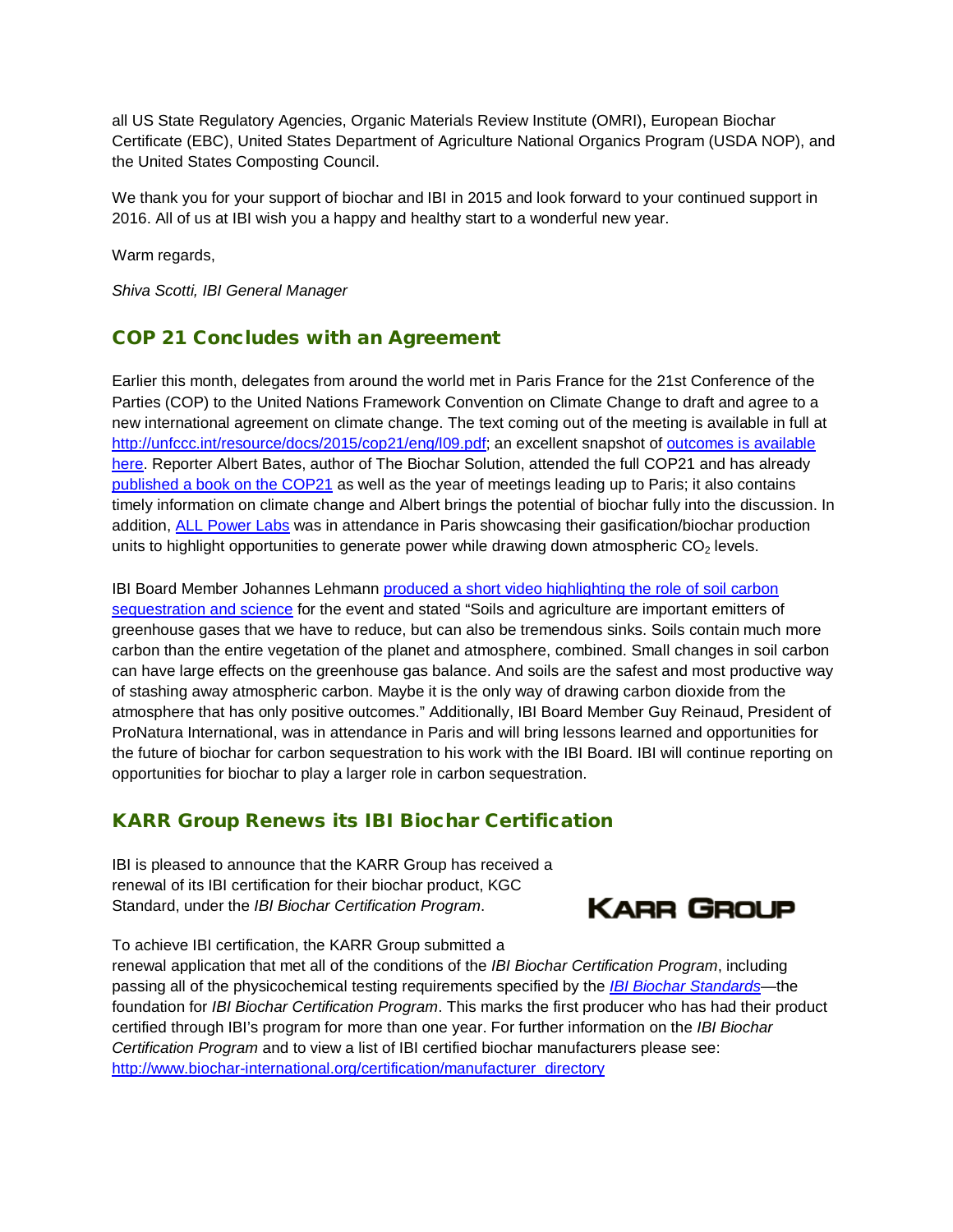For further information on the KARR Group, please see:<http://karrgroupco.com/technology> or contact Mahesh Talwar at [maheshtalwar@gmail.com.](mailto:maheshtalwar@gmail.com)

### IBI publishes a new white paper for members: Biochar for Mitigation of Soil Greenhouse Gas Emissions from Agriculture

This white paper, *Biochar for Mitigation of Soil Greenhouse Gas Emissions from Agriculture*, focuses on the impact that the application of biochar has on greenhouse gas (GHG) emissions from soil. Since 2009, there has been a strong interest in utilizing biochar for either mitigating emissions of  $N<sub>2</sub>O$ , or increasing soil consumption of CH<sub>4</sub>. In a recent analysis using 56 published articles (including field, glasshouse, and incubation experiments),  $N<sub>2</sub>O$  emissions were on average found to be lowered by 49% following biochar amendments. The white paper was written by Maria Luz Cayuela (CEBAS-CSIC, Spain), Lukas Van Zwieten (New South Wales Department of Primary Industries, Australia), and Claudia Kammann (Geisenheim University, Germany) and was reviewed by Johannes Lehmann (Cornell University) and Marta Camps Arbestain (Massey University). This paper is only available to IBI dues-paying members at <https://ibi.memberclicks.net/login>

## January 2016 IBI Webinar Series Event: Dr. David Laird presents "Frontiers in Biochar Science"

IBI is excited to welcome Dr. David Laird, professor in the Department of Agronomy at Iowa State University (United States), for our January IBI Webinar Series event. Dr. Laird will discuss how complex biocharby-soil-by-crop-by-climate-by-management interactions currently limit our ability to predict soil property and crop yield responses to biochar applications. This problem is further complicated by the diversity of biochar properties, which are highly dependent on both feedstock properties and pyrolysis/gasification conditions, and by the weathering (aging) of biochars in soil environments. In this webinar, Dr. Laird will report on progress being made by his group in understanding biochar diversity, biochar aging, and the complex interactions that influence soil and crop response to biochar applications.



[Registration is open now.](https://attendee.gotowebinar.com/register/185902498770477826) The webinar will be held on Tuesday, January  $12<sup>th</sup>$  at 23:00 GMT (which is 6:00p.m. Eastern Time or the time in New York City). Note: Please convert the 6:00p.m.ET start time to your [local time by using this time converter tool.](http://www.timeanddate.com/worldclock/converter.html) You must be a dues-paying member to participate in these special events. If you are not an IBI member and would like to join, [please click here.](http://www.biochar-international.org/join)

IBI members can view this and all prior *IBI Webinar Series* presentations by logging into the IBI member's site at [https://ibi.memberclicks.net/login.](https://ibi.memberclicks.net/login) If you are not an IBI member and would like to join in order to view presentations, [please click here.](http://www.biochar-international.org/join) For more information on *IBI's Webinar Series*, please see: [http://www.biochar-international.org/webinar\\_series.](http://www.biochar-international.org/webinar_series)

# New Business Member: Henan Bene-Ecolife Agricultural Science and Technology Company

A listing of all current IBI [Business](http://ibi.memberclicks.net/message/urlRedir?id=61092&recip=2037fe9e-203a-4b7f-af3c-ac8774c71cbd) and [Organization](http://ibi.memberclicks.net/message/urlRedir?id=61093&recip=2037fe9e-203a-4b7f-af3c-ac8774c71cbd) Members can be found on our website. For more information on membership opportunities and benefits, or to join, please see: [http://www.biochar-](http://ibi.memberclicks.net/message/urlRedir?id=61094&recip=2037fe9e-203a-4b7f-af3c-ac8774c71cbd)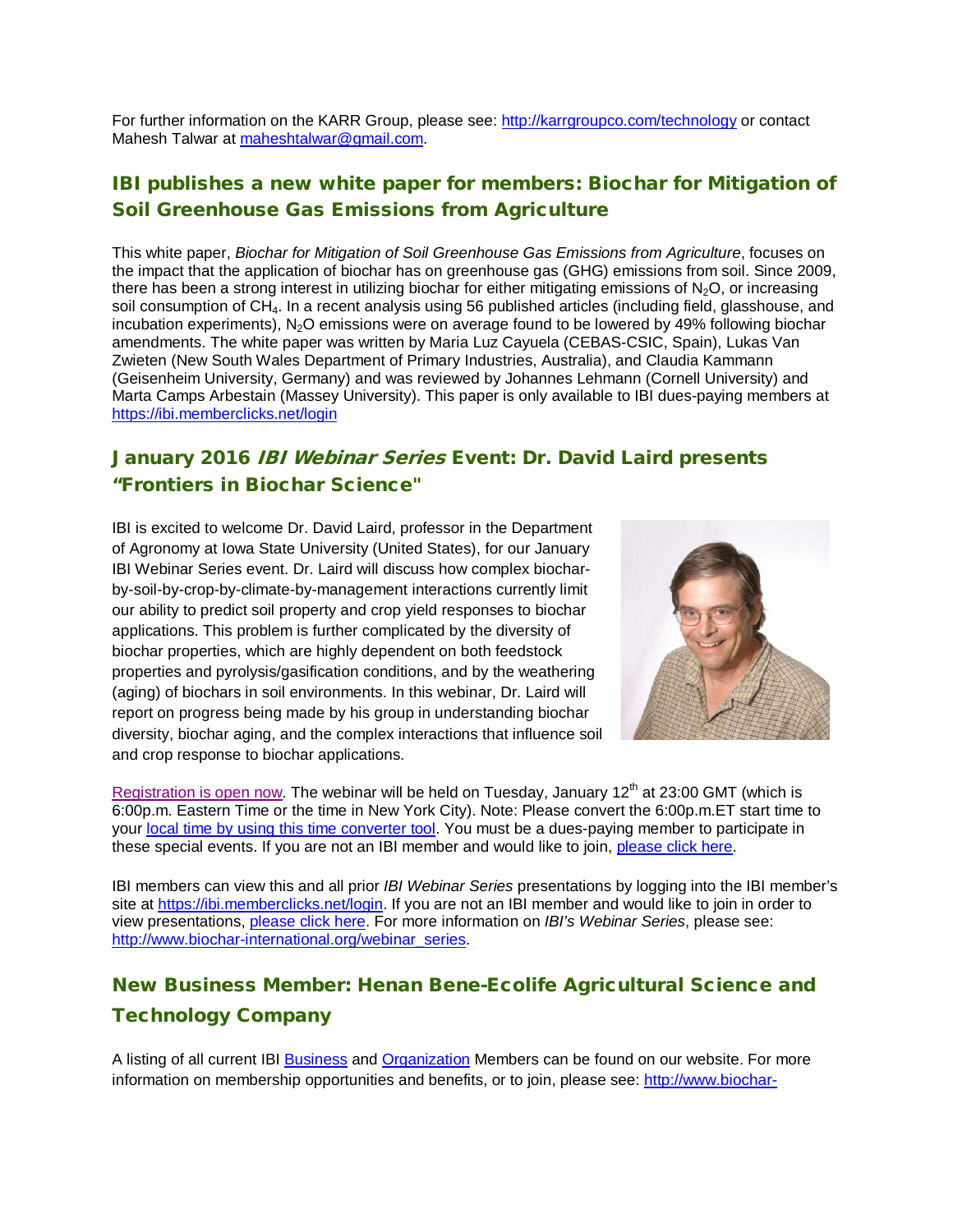[international.org/join.](http://ibi.memberclicks.net/message/urlRedir?id=61094&recip=2037fe9e-203a-4b7f-af3c-ac8774c71cbd) Please note, Business and Organization descriptions are submitted by each individual entity, and are not developed or written by IBI.

#### **Henan Bene-Ecolife Agricultural Science and Technology Company**

Henan Bene-Ecolife Agricultural Science and Technology Company is a comprehensive enterprise integrating technology, development, application, sales and service. The company is committed to soil health, fast recovery technology and product development, eco-agricultural/green technology, services and product development, and other fields. The company's primary technical team is professional, creative, and has participated in a scientific research project with Henan Agricultural University, Henan Agricultural Government, Institution of Pomology of CAAS, and several tobacco companies in China. This work culminated in many new scientific findings, published six papers in core journals, and applied for nine patents.



The company produces a new type of eco-char based fertilizer, which is very effective for improving soil and preventing plant soil-borne disease. The production technology and the eco-char products have been extensively used in farming—with application to more than 14,000ha since 2012.

The company created a "three-trapping technique" green prevention and control system, which achieved significant prevention and control of aphids, soil insects, Lepidoptera pests, viruses and many other pests and diseases. This technique has reduced chemical usage for pest control by 30%, and is environmental, safe, zero discharge, low-energy, also high price/performance ratio. From 2014, the total application of this system has covered more than 1400ha. For more information on the company, please visit: [http://www.hnyhlk.com](http://www.hnyhlk.com/) or contact Huanhuan Liu a[t liuhuanhuan304@163.com.](mailto:liuhuanhuan304@163.com)

### Canadian Government Approves the Use of Biochar in Soil

Announced in December 2015, the Canadian Government through its regulating agency, Canadian Food & Inspection Agency (CFIA), has approved the use of biochar in soil. This development is the result of two years of concerted work from organizations such as the Alberta Biochar Initiative (ABI), AirTerra, and other provincial biochar proponents to gain CFIA approval.

"Regulatory approval is something ABI has pursued since 2012," said Don Harfield, who has conducted biochar research and development at Alberta Innovates – Technology Futures for more than 10 years and serves as ABI's technical lead. "It gives ABI partners the opportunity to pursue a wide range of potential commercial applications for biochar in Alberta and other markets."

AirTerra President and CEO Rob Lavoie considers CFIA's approval of biochar for use in soil a gamechanging moment. "Now that we've gained federal approval, I believe interest in biochar and its numerous commercial applications will take off with Canadian consumers and industries," said Lavoie. "Gardeners, horticulturalists, farmers, forest products companies and industry will see biochar in a new light. Its economic and environmental potential is enormous."

For more information, please see [http://albertabiochar.ca/news.](http://albertabiochar.ca/news)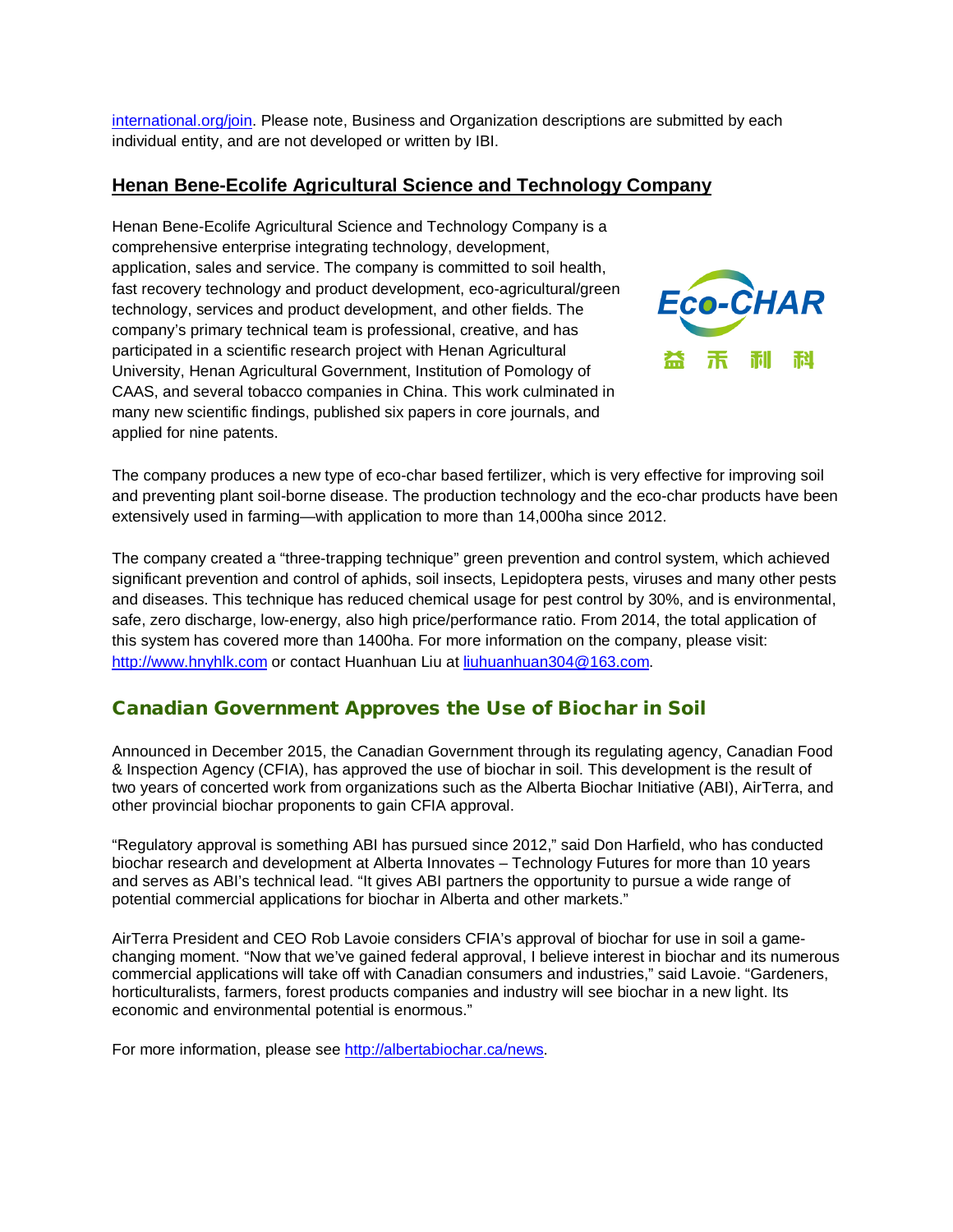## 2015 Biochar and Sustainable Development of Agriculture held in China



The 2015 Biochar and Sustainable Development of Agriculture conference was held November 23 – 26, in Lin'an, Hangzhou, Zhejiang Province, China, to celebrate the 2015 International Year of Soils. This conference was jointly organized by the Soil Chemistry Specialty Committee of the Soil Science Society of China, Zhejiang A & F University, and the Key Laboratory of Soil Contamination Bioremediation of Zhejiang Province. Attending the conference were more than 260 people from over 70 organizations including universities, research institutes, and commercial entities.

The 63 oral presentations highlighted activities in biochar research and development in China—focusing mainly on the rapid growth in biochar science and technology in recent years. This Conference provided a good opportunity for scientists to discuss their research and build new collaborations. To encourage more young people to participate in biochar research and development, the conference organizing committee congratulated a number of postgraduate students with excellence in oral presentation awards. Encouraged by the success of this conference, most delegates voted to make the national biochar conference an annual event. For a full report of the event, please see [http://www.biochar-international.org/conferences.](http://www.biochar-international.org/conferences)

### Did you know that the IBI Online Biochar Training Course is Ongoing?

If you are interested in gaining more in-depth knowledge on biochar and biochar systems, consider registering for IBI's recently launched online course, *[Biochar Training for Environmental Sustainability and](http://www.biochar-international.org/online_course)  [Economic Development](http://www.biochar-international.org/online_course)*. This ten week, ongoing course provides participants an intensive training series on all aspects of biochar, presented by leading biochar experts. Participants have the opportunity to learn about best-science updates on biochar to promote the uptake of biochar production and use, and actions necessary to overcome the barriers to commercialization of the biochar industry. The course contains 19 separate lessons—each with a subject overview, a recorded audio/video presentation lasting 30 – 45 minutes (some lessons contain more than one video), and quizzes to test comprehension and retention. There is also an optional introductory presentation on the basics of biochar and the IBI so that all participants start the course with a common understanding of both. Course materials are presented in a user-friendly online format and participants can access the course at their convenience over ten weeks and will receive a certificate of completion at the conclusion of the course.